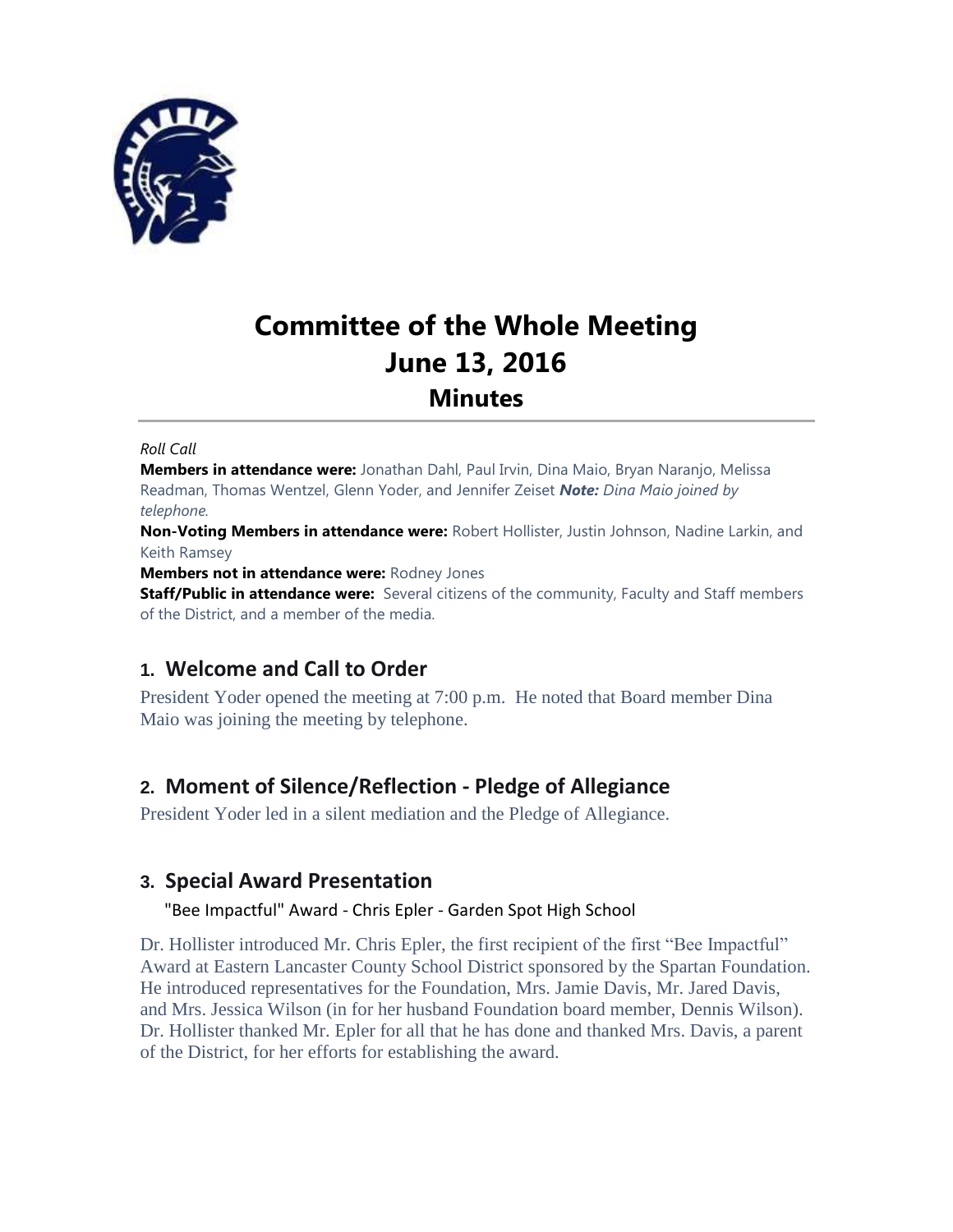# **4. Citizens Comments**

Jon Mentzer, New Holland

Mr. Mentzer said a prayer.

# **5. Approve Personnel Report**

Dr. Larkin informed the Board that a new staff member was present for introduction.

Mrs. Kimberly Andersen, Principal of Brecknock Elementary School introduced John Burkholder as the new incoming Emotional Support Teacher at Brecknock Elementary.

Mr. Wentzel made a motion to approve the personnel report. It was seconded by Mr. Irvin. **The motion was approved. (8-0; 1 absent)**

# **6. Property and Services**

**a. Action Item - Approval of Final Budget for General Fund Approval Resolution** The final budget includes a proposed tax increase in the total amount of .3525 mills or 2.40% and use of \$563,263 of Fund Balance . The real estate tax rate for 2016-17 will be 15.0404.

Mr. Ramsey presented the action item to approve the Final Budget for General Fund Approval Resolution. He noted that the budget was based on a 2.4% tax raise, the base index for the state and the real estate tax rate for 2016-17 was 15.0404, still the second lowest in the County.

#### **b. Action Item - Approval of the Resolution Repealing Per Capita Tax**

Mr. Ramsey presented the action item to approve the resolution repealing Per Capita Tax. He indicated that this repeal requested the elimination of the \$10 tax per adult 18 and over by residents. He noted that two other school districts were also eliminating the tax.

#### **c. Action Item - Approval of Annual Tax Levy Resolution**

This resolution sets the tax rates for 2016-17. The real estate tax rate would be set at 15.0404. The resolution also eliminates the \$10.00 Per Capita Tax.

Mr. Ramsey presented the action item to approve the Annual Tax Levy Resolution. He indicated that this resolution sets the tax rates and eliminates the Per Capita Tax.

**d. Action Item - Approval of Homestead and Farmstead Exclusion Resolution** This resolution sets the amount for the Homestead/Farmstead exclusion to be included on the July 1, 2016 tax bill. Based on data from the County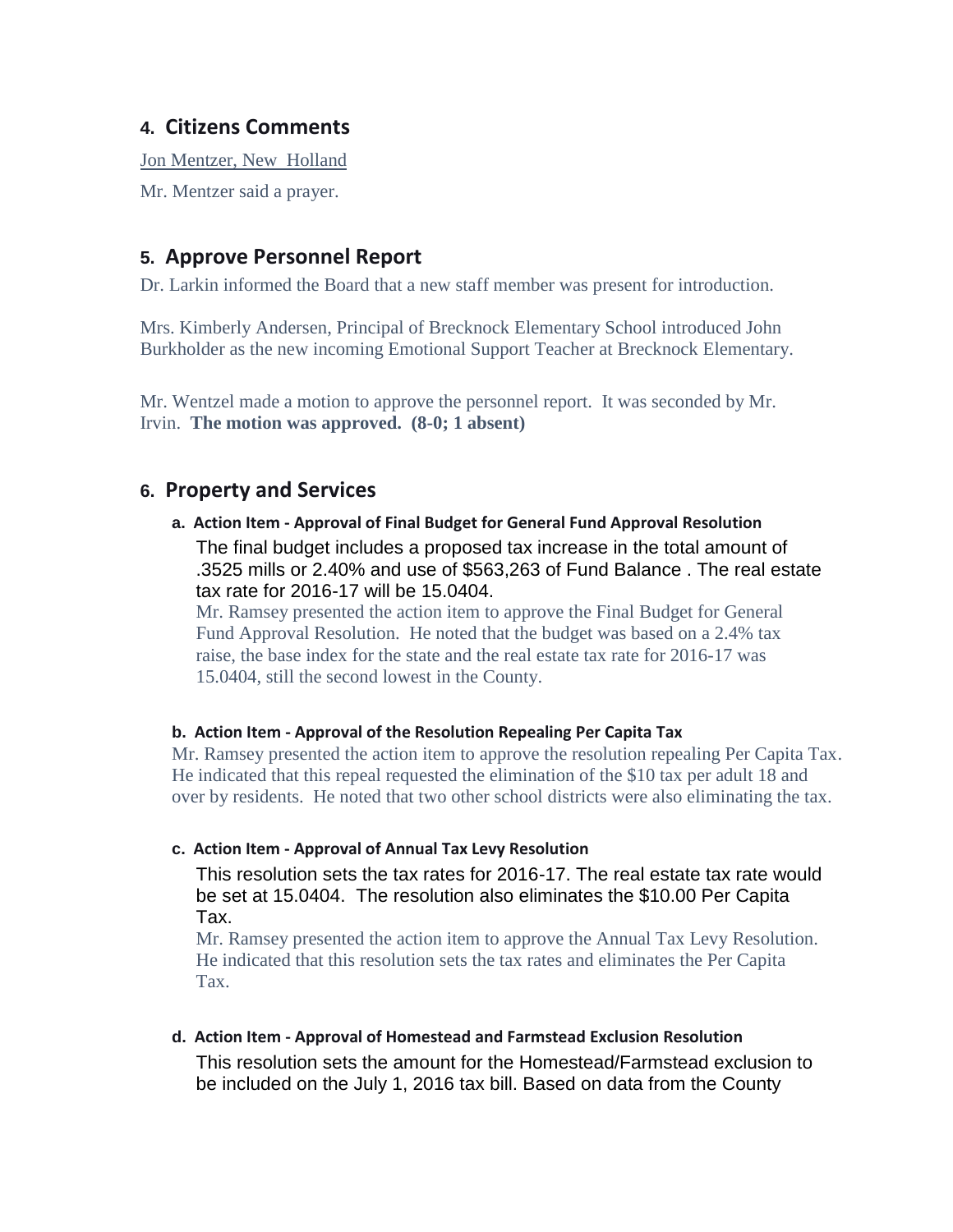Assessment Office and the District's 2016-17 allocation, the total reduction in assessment is \$4,346 (\$4,432 for 15-16) and \$65.37 (\$65.10 for 15-16) in real estate taxes for approved homesteads and the total reduction in assessment is \$4,346 (\$4,432 for 15-16) and \$65.37 (\$65.10 for 15-16) in real estate taxes for approved farmsteads.

Mr. Ramsey presented the action item to approve the Homestead and Farmstead Exclusion Resolution. He noted that there was an increase of \$0.27 for both the homestead and farmstead tax.

#### **e. Action Item - Authorize the Chief of Finance and Operations to make the necessary Budgetary Transfers for the 2015-16 school year after June 30, 2016**

Mr. Ramsey presented the action item to authorize himself as Chief of Finance and Operations to make the necessary budgetary transfers for the 2015-2016 school year after June 30, 2016. He indicated that this was due to expenses that may come after the end of the fiscal year prior to the local audit. He noted that this was an annual occurrence for the Board's approval and he would report to the Board in October of any transfers that were made.

#### **f. Action Item - Approval of the Resolution for Commitment of June 30, 2016 Fund Balance**

Mr. Ramsey presented the action item to approve the Resolution for Commitment for the June 30, 2016 Fund Balance.

## **g. Action Item - Approval of the Agreement with the Columbia Borough School District for Executive Services**

Mr. Ramsey presented the action item to approve the Agreement with Columbia Borough School for Executive Services with Eastern Lancaster County School District. He indicated that the redlined version of the services agreement was available for their review and invited any questions or concerns. He also noted that Columbia Borough School Board would be presented with the agreement for discussion on the following evening on June 14<sup>th</sup> and for a final vote on June 16<sup>th</sup>. Mr. Ramsey informed the Board that he would notify the Board of the outcome of the Columbia Borough vote.

School Board Members presented questions to Mr. Ramsey and discussed the agreement for shared leadership.

President Yoder noted that this action item would be placed on the Board Meeting agenda as a separate action item.

## **7. Program**

**a. Action Item - Approve the Assistant to the Superintendent signing a contract with**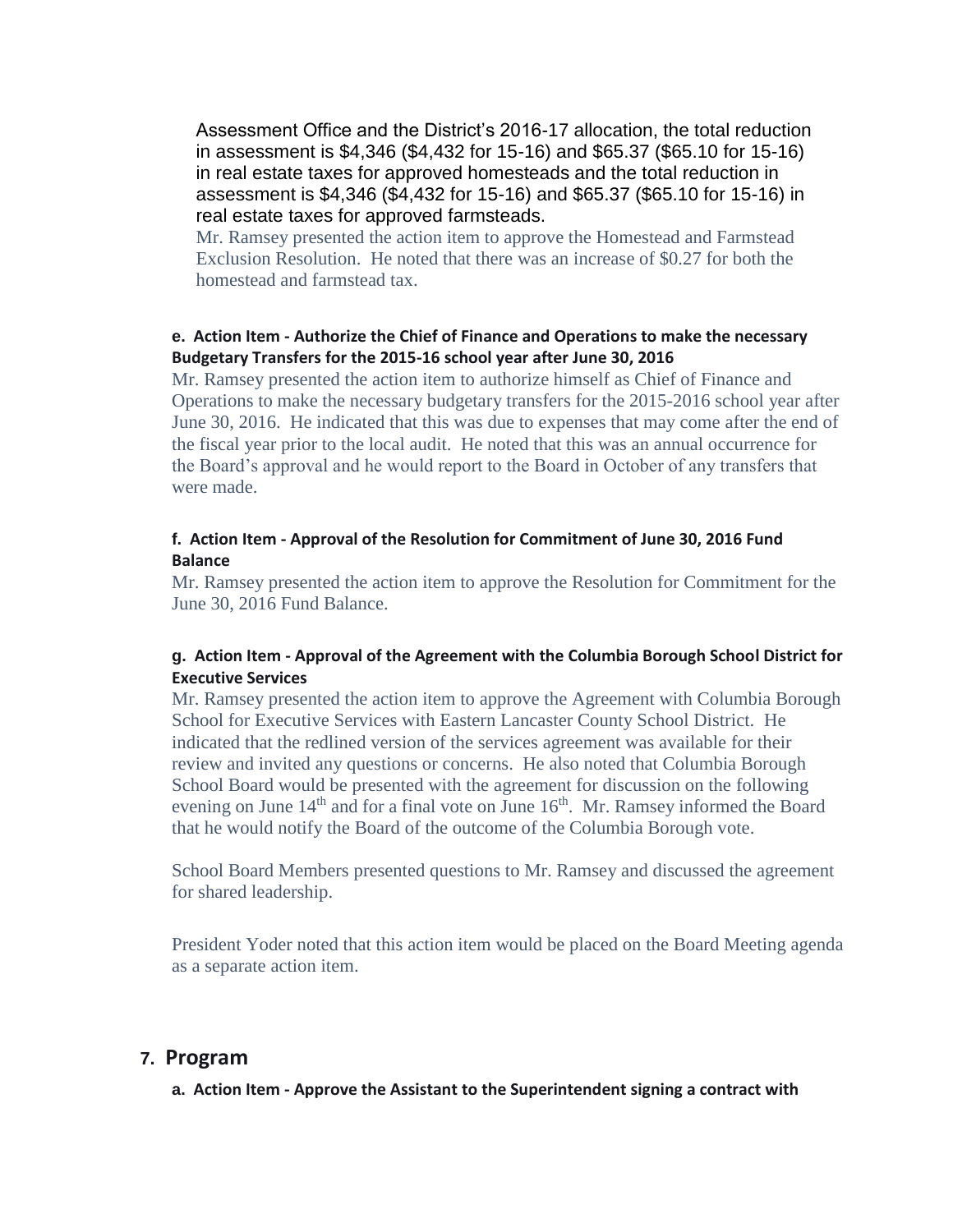**Caron Foundation for SAP services for the 16-17 school year.**

The District is required to provide a Student Assistance Program per state regulations. ELANCO uses Caron Foundation as the provider for SAP services which consist of assessing students for drug and alcohol concerns, student groups and completion of state reporting requirements. A Caron Foundation employee is in the District 4 days per week at a cost to the District of \$30,958.00 per year. This cost is an increase of \$902.00 over the 15-16 school year.

Dr. Larkin presented the Board with the action item to approve herself to sign the contract with Caron Foundation for SAP services for the 2016-2017 school year. She indicated that there was an increase of \$902 from last year's contract. She noted that the District has been very happy with Caron Foundation's services thus far.

#### **b. Action Item - Approval of Expulsion Waivers**

Dr. Larkin presented the Board with the action item to approve several Expulsion Waivers. She noted that the waivers were available for the Board should they wish to review them.

#### **c. Action Item - Approve the Assistant to the Superintendent signing a contract with Accelerate Education for Elementary EOL for the 16-17 school year.**

Dr. Larkin introduced Dr. Patrick Winters, Director of Curriculum for the District, to present the action item to sign the contact with Accelerated Education for the elementary EOL for the 2016-2017 school year. Dr. Winters presented the Board with information on the new contract with Accelerated Education for Elementary online learning and the savings and benefits to the District with the change from the current contract including the addition of world language offerings for elementary students across the District.

#### **d. Information Item - New text for 8th Grade English**

Dr. Patrick Winters also presented to the Board a new 8<sup>th</sup> grade text, *I am Malala* that the District would be requesting for approval at the July Board Meeting for the 2016-2017 school year. He noted that at cost of each book at \$11.06 and 100 books needed, the total cost for the books for the District would be \$1106.

#### **8. Management**

- **a. Action Item - Policy # 625 - Procurement Cards**
- **b. Action Item - Policy # 626 - Federal Fiscal Compliance**
- **c. Action Item - Policy # 626.1 - Travel Reimbursement**
- **d. Action Item - Policy # 808 - Food Services**
- **e. Action Item - Policy # 827 - Conflict of Interest**